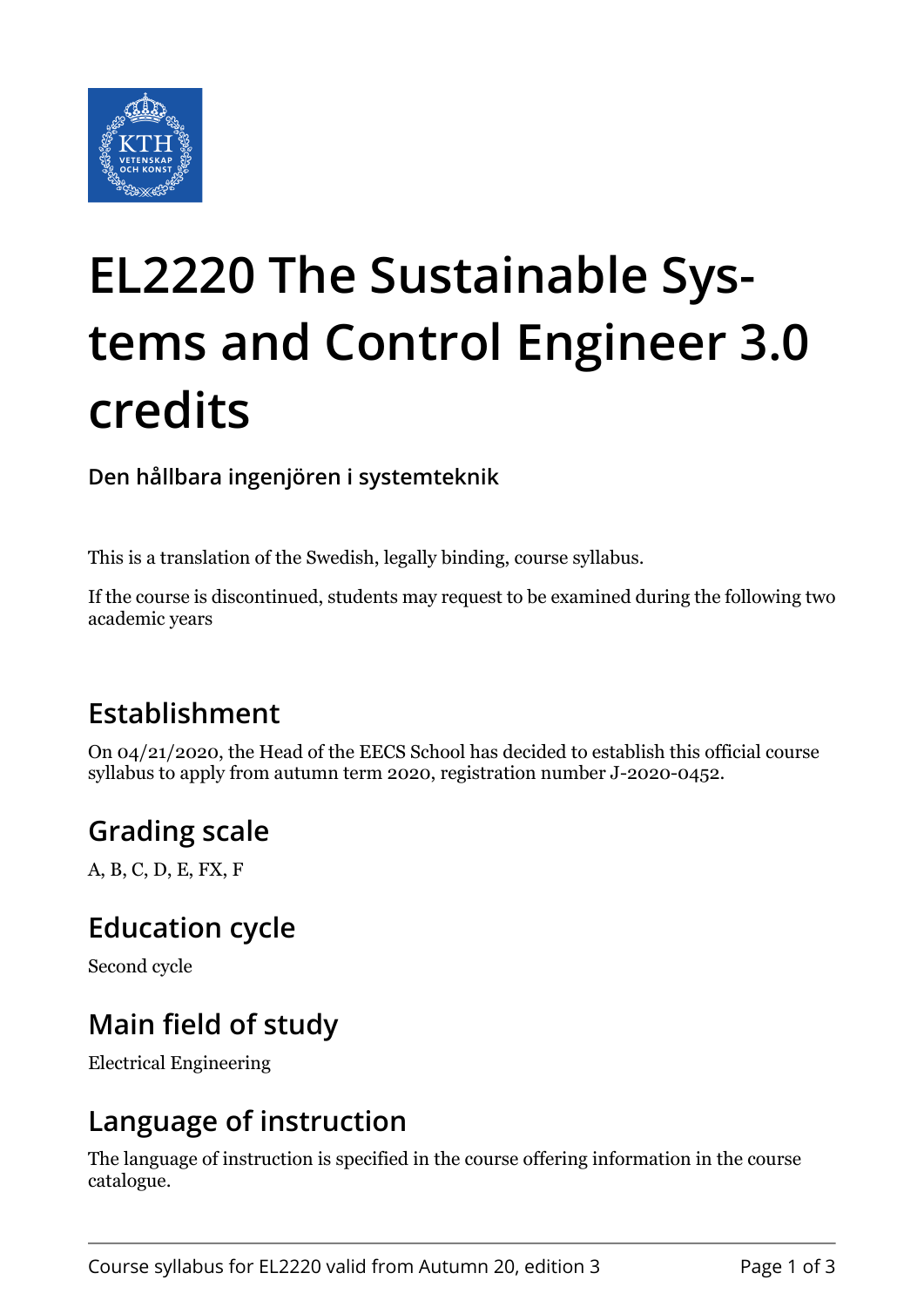## **Intended learning outcomes**

After passing the course, the student should be able to

- discuss key issues of the role of engineers in the society
- discuss and analyse impact of systems-, control- and robotics engineering in society, and its role in achieving economically, socially and ecologically sustainable development
- discuss and analyse social and ethical aspects of research and development
- discuss and analyse our responsibility for how technology is used, including social and economic aspects as well as environmental and safety aspects
- discuss and analyse ethical and cultural issues and differences in an international environment
- discuss on a high level considering the aggregation of the topics above
- present arguments based on scientific results
- meet deadlines
- write brief, clear, analyses including own reflections.

#### **Course contents**

The course extends over two years i.e. eight periods. Each period includes different subjects. Main themes for the course are: the role of engineers and the technology in society, social and ethical aspects, the responsibility of people for how the technology is used, the international labour market, culture and communication.

## **Specific prerequisites**

Completed Degree of Bachelor (180 credits) or the equivalent academic qualifications. Documented skill in English equivalent English B.

#### **Examination**

- UPP1 Assignment, 1.5 credits, grading scale: A, B, C, D, E, FX, F
- UPP2 Assignment, 1.5 credits, grading scale: A, B, C, D, E, FX, F

Based on recommendation from KTH's coordinator for disabilities, the examiner will decide how to adapt an examination for students with documented disability.

The examiner may apply another examination format when re-examining individual students.

## **Other requirements for final grade**

Participation in all seminars, submitted and passed assignments. The grading is based on the student's active participation in the discussions and on the quality of the submitted reports.